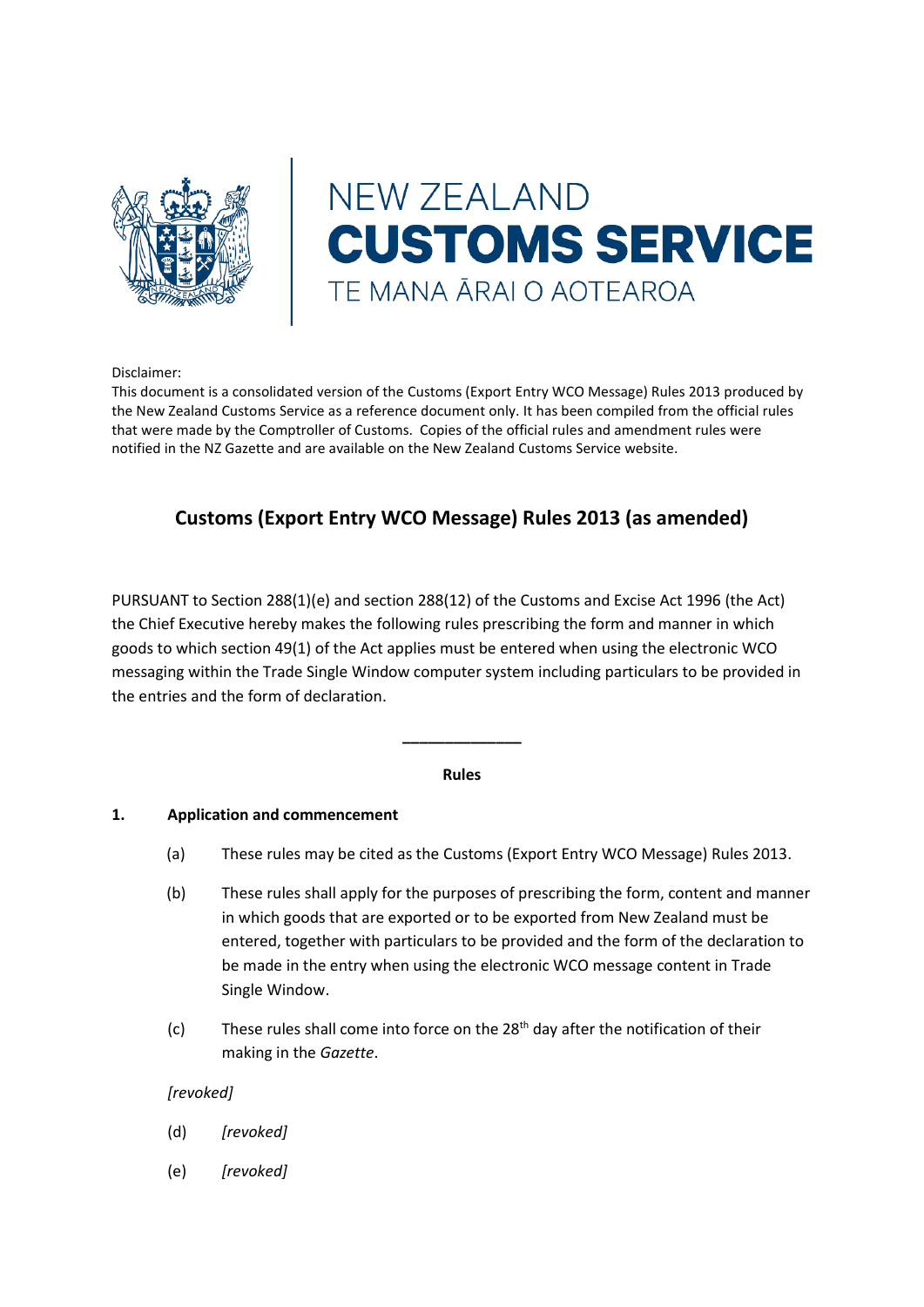# **2 Interpretation**

- (1) In these rules, unless the context otherwise requires,
	- (a) **The Act** means the Customs and Excise Act 1996.
	- (b) **The Regulations** means the Customs and Excise Regulations 1996.
	- (c) **Customs computerised entry processing system** means JBMS as accessed through the Trade Single Window either directly or via a third party service provider.
	- (d) **Form** means a form in an electronic message format prescribed by the Chief Executive, the form and manner of which are set out in Schedule 1 to these rules.
	- (e) **Export declaration** is a message declaration provided by an exporter or their agent/broker in relation to the entry of goods to be exported under section 49(1) of the Act and "Declarant" means the person making that entry.
	- (f) **Joint Border Management System** (JBMS) means the integrated border management computer system developed by the New Zealand Customs Service (Customs) and the Ministry for Primary Industries (MPI) to modernise and integrate New Zealand's border clearance processes for people, goods and craft.
	- (g) *[revoked]*
	- (h) **Short landed** in relation to goods, means goods shipped for discharge at a port or airport in New Zealand but which were not so discharged, the fact of which is certified by the owner of the craft or its authorised agent.
	- (i) **Short packed** in relation to goods, means goods that have been entered in accordance with the invoiced quantity but which are later found not to have been packed as part of the invoiced shipment.
	- (j) **Short shipped**, in relation to goods, means goods that were manifested for shipment to a port or airport in New Zealand but which were not shipped, the fact of which is certified by the owner of the craft or its authorised agent.
	- (k) **Trade Single Window** (TSW) means the computer system application jointly managed by Customs and MPI that enables parties involved in international trade and transport to submit craft and cargo clearance data that is required by New Zealand border agencies electronically, once, through one entry point.
	- (l) **WCO message** is the electronic message lodgement and content for the entering of goods for exportation that is provided to JBMS through TSW in accordance with the World Customs Organizations' Data Model as adapted for New Zealand and outlined in the New Zealand Trade Single Window Message Implementation Guidelines for Export Declaration.
	- (m) **Form** means a form in an electronic message format prescribed by the Chief Executive, the form and manner of which are set out in Schedule 1 of these rules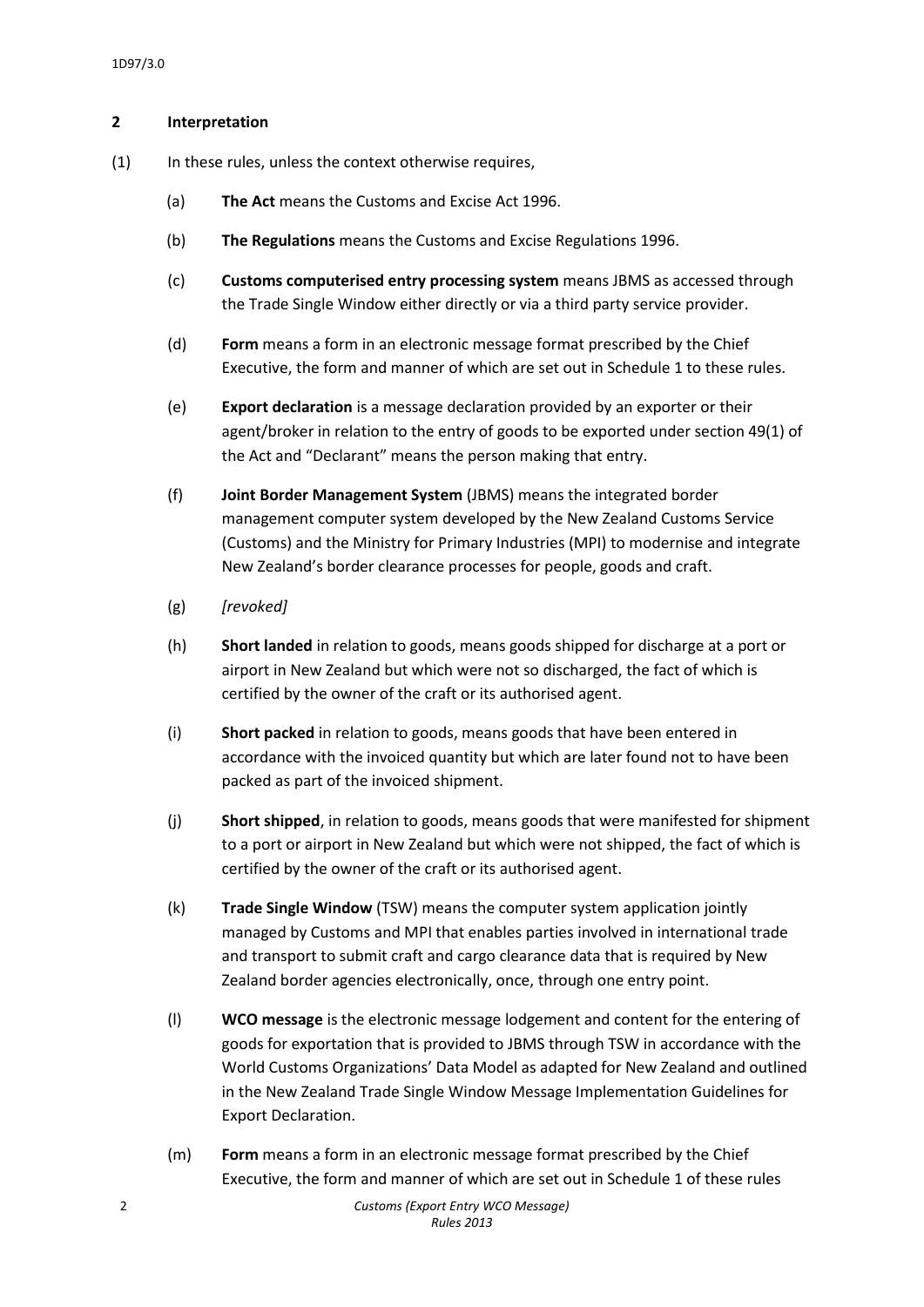(2) Expressions not defined in this Rule but defined in the Act have, in this Rule, the meanings ascribed to them by the Act.

# **3 Form, content and manner of making electronic WCO messages**

# *Purpose*

- (a) Goods exported or to be exported from New Zealand must be entered for any one of the following purposes –
	- (i) export; or
	- (ii) export under drawback

And as the case may be, an exporter must make an electronic entry in the manner set out in rules 3(b), (c) and (d) and Schedule 1 of these rules.

# *Form, content, manner when using WCO messaging*

- (b) Entries required under section 49(1) of the Act provided electronically shall be made in WCO message format in accordance with the requirements set out in Schedule 1 through the Customs computerised entry processing system Trade Single Window.
- (c) Every person required to make an entry (in paragraph (b) above) shall, in completing the entry provide the answers required in relation to the particulars specified in or by such form, and where the form requires a declaration to be made, make such declaration as set out in Schedule 1

# *Updating entry*

- (d) Where exported goods have been entered and the entry must subsequently be updated as it is no longer correct or complete in every particular, then:
	- (i) an updated entry must be provided in accordance with these Rules, and notified as an updated entry; or
	- (ii) where the entry is cancelled as the export will no longer occur, the entry must be updated in accordance with these Rules and notified as a cancelled entry.

# *Entry processing*

- (e) In the event that the Customs computerised entry processing system Trade Single Window is not able to accept an electronic entry, then a Customs officer may authorise the provision of the information in another manner and form.
- (f) Notwithstanding the temporary arrangements that are made in the event of the Customs computerised entry system not being available to accept an entry, an entry in accordance with Schedule 1 of these Rules must be subsequently completed for each affected entry.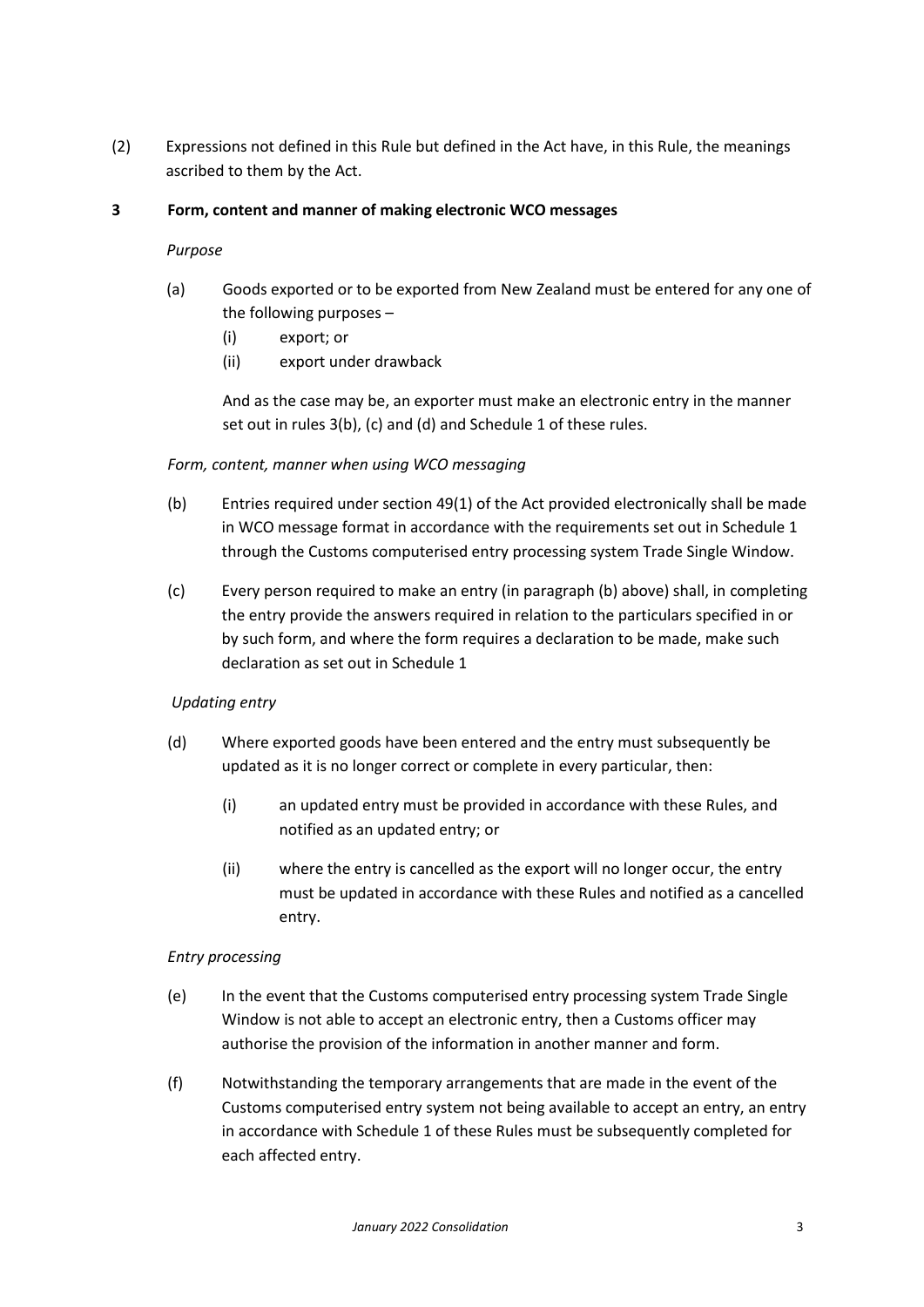# **4 Notes**

- (a) In order to make an entry into JBMS, an exporter or agent must first be registered as a Declarant. Information on becoming a Declarant may be found on the Customs Internet site. Upon registration the Declarant will be assigned the necessary Declarant Code to access and use the Trade Single Window interface.
- (b) Where an exporter or agent has previously been provided with a Declarant Code and Exporter Code, the same codes will be applicable in the Trade Single Window.
- (c) The term "MPI-specific information" means information that is included in the export entry to comply with legislation administered by MPI.
- (d) Where any prescribed content contains any explanatory or other notes, such notes do not form part of the prescription but are intended for the guidance of the person in the completion of an entry.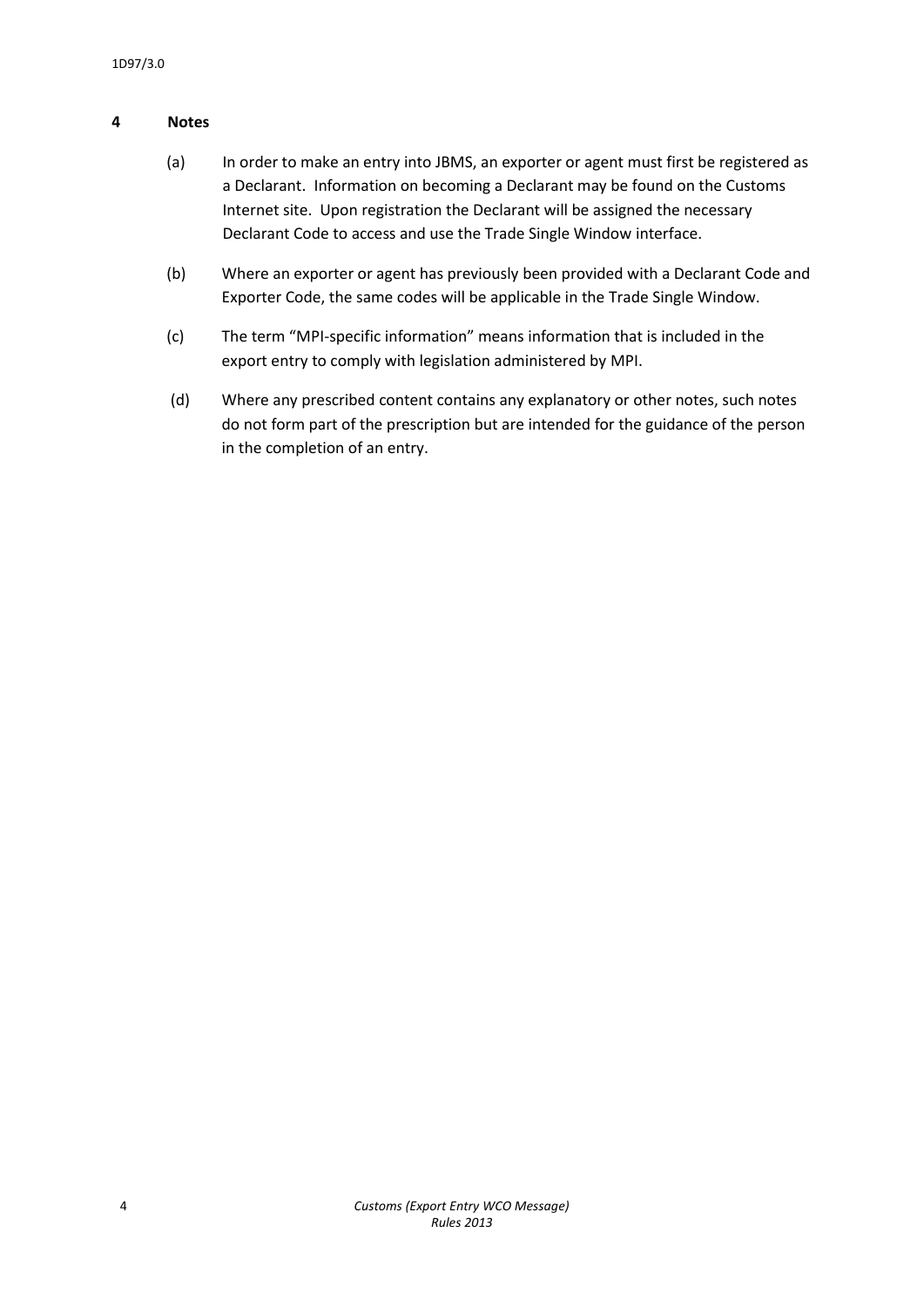# **Schedule 1**

# **PART A**

# **Export Entries - Declaration**

# **ELECTRONIC (WCO) MESSAGE FORMAT**

# **General Requirements:**

- (a) The contents of the export entry (the entry) must be true, correct and complete in every particular.
- (b) Declarants who lodge entries through the use of a Customs computerised entry processing system must use the unique user identifier (UUI also known as the PIN) issued to him or her by the Trade Single Window.
- (c) The use of the PIN will be the equivalent of the signature of the Declarant.
- (d) In this Schedule, the term "electronic format" means an electronic message format made in accordance with the requirements set out in the World Customs Organisation Data Model 3 and the *New Zealand Trade Single Window Message Implementation Guidelines for Export Declaration* available from Customs.
- (e) The requirements for completing an entry declaration in the WCO message format via Trade Single Window are set out below.
- (f) All fields on an entry must be completed unless stated below.

# **NEW LODGEMENT**

# **Lodgement** Select **"Export Declaration"**.

**Type** The Export Entry Type must be selected:

#### **"Standard Export" "Drawback"**

Once the Export Entry Type has been sent the Export Entry Type can not be amended.

*Note:*

A "Temporary Import" entry can be completed on a "Standard Export" entry where the goods were temporarily imported.

# **Transport Mode**

Select the Transport Mode for the export of the goods covered by this entry, either:

**"Air" "Sea" "Mail"**

*Note:*

By selecting the appropriate Transport Mode, TSW will open up screen content with the relevant fields that need to be completed with respect to the entry. Some of the fields specified in this Schedule relate to only one or two of the Transport Modes listed.

## **Submitter Client Code**

The submitter's code must be stated.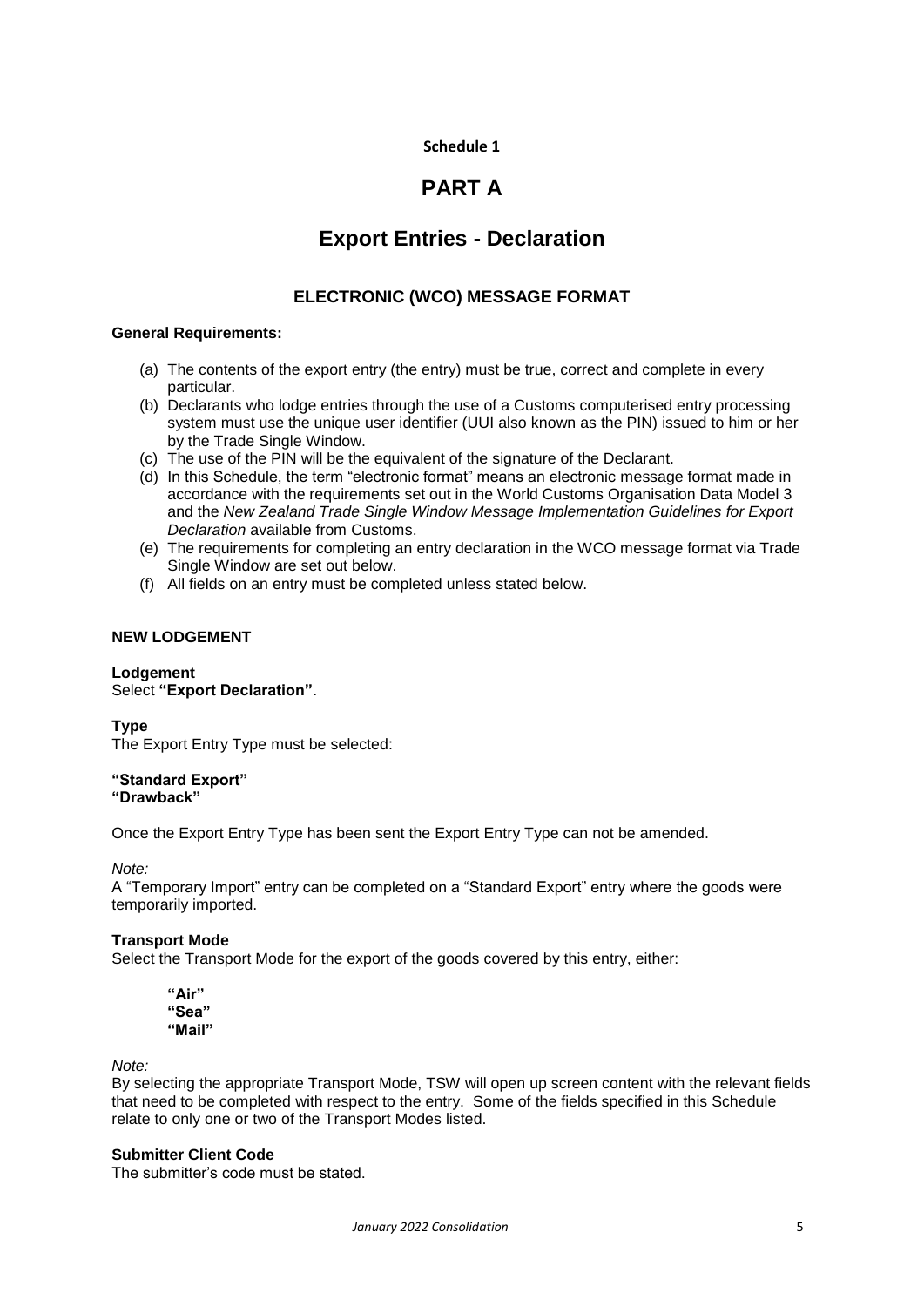# **DECLARATION**

#### **Declarant Code**

The Declarant Code for the person making the entry must be stated.

#### **Broker Code**

Where applicable, the Broker code for the company acting as agent for an exporter must be stated.

*Notes:*

- (i) The Declarant Code, Submitter Client Code and Broker Code are all allocated by TSW as part of the registration process.
- (ii) The Submitter Client Code and Broker Code will be the same if the entry is lodged by a brokerage company or third party acting as an agent for the exporter.

#### **Sender's Reference Number**

A unique Reference Number created by the submitter must be stated. This Reference Number must be the same on all subsequent entry adjustments.

#### **Completion Status**

Indicate whether this entry is a completion of a previously entered **"Sight Import"** or completion of a previously entered **"Temporary Import".**

#### **Method(s) of Communication**

At least one Method of Communication Type for the Declarant must be selected together with the relevant details stated.

# **EXPORTER**

#### **Exporter Code**

The Exporter Code must be stated.

#### **Customs Controlled Area**

Where goods are to be removed from a Customs Controlled Area licensed for the purposes of Section 10 (a), (b) or (f) of the Customs and Excise Act 1996, the Premises Code must be stated. The Premises Code is available from the licensee of the Customs Controlled Area.

#### **Customs Payment Method**

The payment method must be selected for a "Drawback" Entry.

#### **OVERRIDE REQUEST**

#### **Override Indicator**

The Override Indicator option may be selected to request a previously reported error or to direct an entry to a Customs officer for manual processing. The reason for the override or manual processing reason must be stated.

# **DOCUMENTS**

#### **Permit Details**

Where a Permit covering the entire entry has been issued, the Permit Authority Code must be selected and the relevant Permit Number issued must be stated.

*Note:*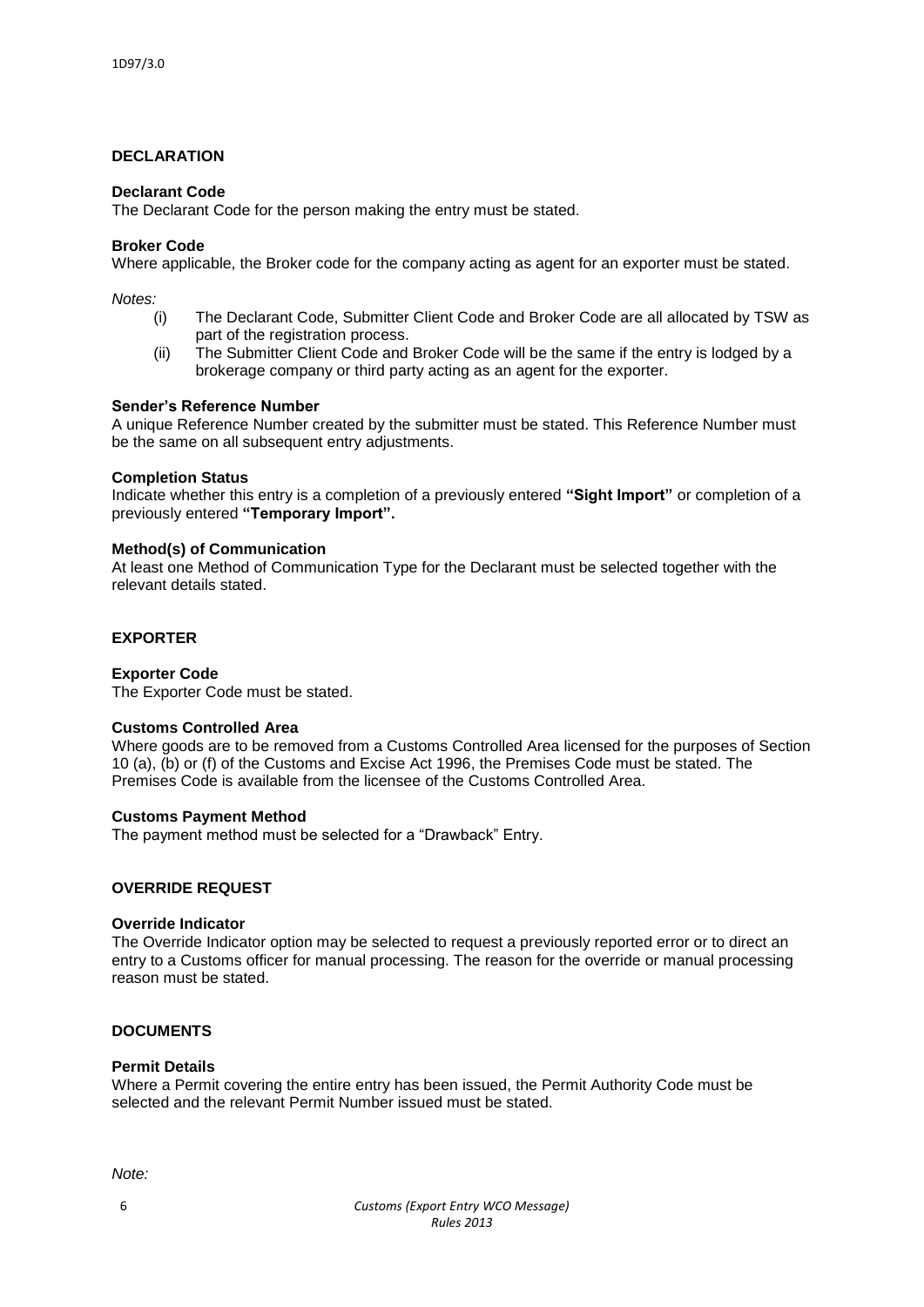Permits relating to a specific detail line only must be provided at the relevant detail line where they are applicable.

#### **Document Reference**

Where an additional document or documents relating to the entire entry is/are available, each document type must be selected and the Document Reference Number for each document must be stated.

#### **Attach Documents**

Where permit details and/or a Document Reference Number has been stated, an electronic copy of the associated documents must also be attached. For each attached document, the Attachment Type must be selected and the name of the attachment stated.

#### **Previous Document**

Where an entry is lodged to complete a **"Sight Import"** or a **"Temporary Import"**, the Previous Document Type must be selected and the original Sight or Temporary Import Entry number stated.

## **ADDITIONAL INFORMATION**

#### **Other Information Codes**

Where an Other Information Code/s relating to the entire entry applies, the relevant code type must be selected and the relevant data stated, where required.

Where New Zealand origin is being claimed for preferential tariff rates, to the People's Republic of China, state the certificate of origin number in the other information field of the export entry with the code COO.

#### **Additional Information Details**

Where Additional Information Details relating to the entire entry applies, the relevant Code Type must be selected and the relevant details stated.

*Notes:*

- (i) The details in relation to handling instructions for a third party, for example a port company, may be specified under the Handling Instructions at the discretion of the Submitter.
- (ii) These handling instructions can be provided as free text in this field, for example, "please keep chilled", and the information will be passed onto the third party by Customs with respect to this entry.

#### **Remarks**

Additional information relating to the entry may be stated in the Remarks field.

# **SHIPPING DETAILS**

*Note:*

The Shipping Details will vary depending on which Transport Mode has been selected by the Submitter. Where **"Mail"** has been selected, the craft name, International Maritime Organization (IMO)/Lloyds Number, Voyage Number and Flight Number will not be required.

#### **Craft Name**

For exports by sea, the registered name of the ship that departs to a point outside New Zealand with the exported goods must be stated.

*Note:*

The Craft Name must conform to the list published by Customs on the Customs Internet site.

#### **Voyage Number**

For exports by sea, the Voyage Number must be stated.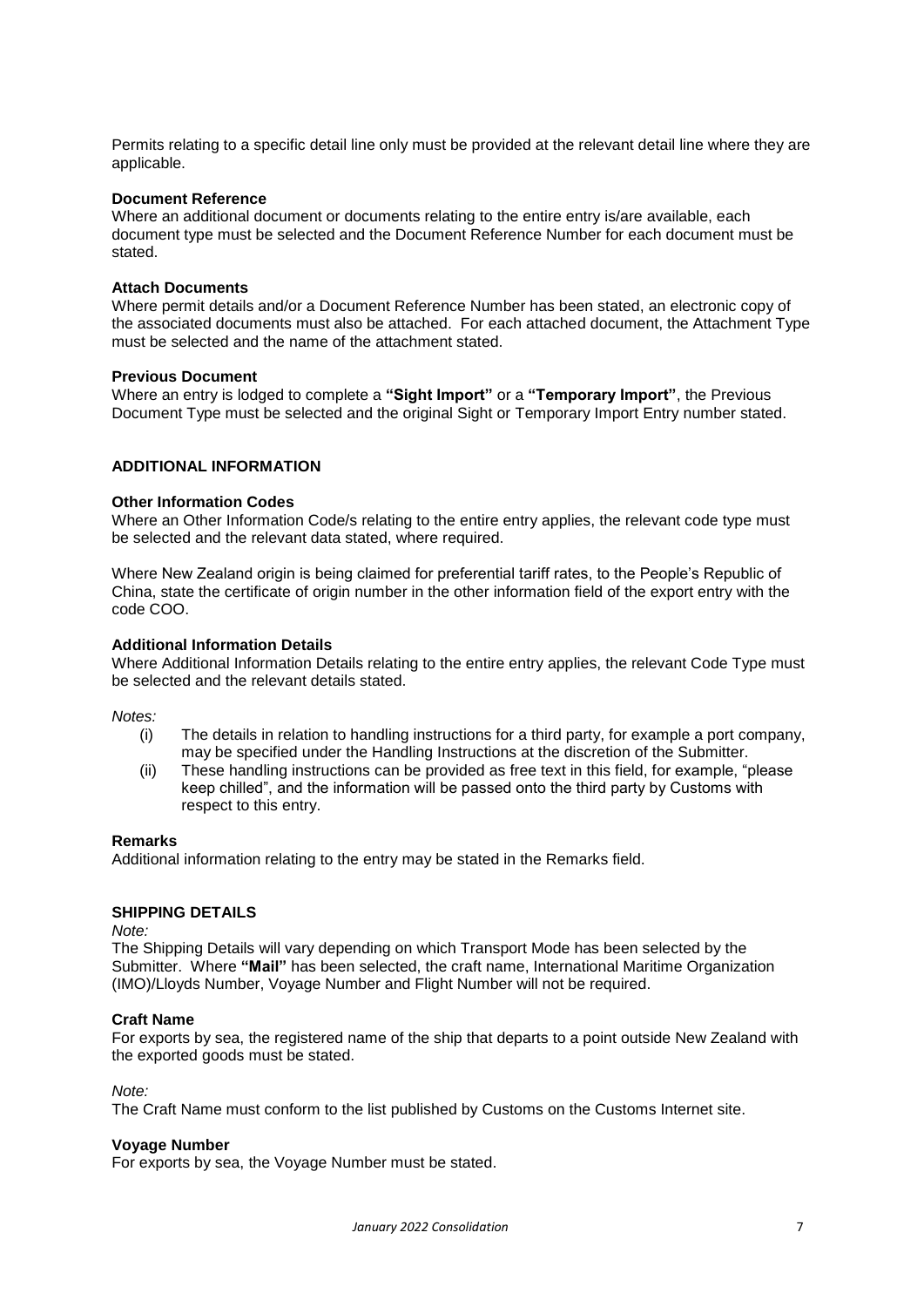# *Note:*

The Voyage Number is to be obtained from the carrier and relates to the voyage that departs to a point outside New Zealand with the exported goods.

### **IMO/Lloyds Number**

For exports by sea, the IMO/Lloyds number should be stated if known.

# **Flight Number**

For exports by air, the flight number of the aircraft must be stated.

*Notes:*

- (i) The flight number is to be obtained from the carrier and relates to the flight that departs to a point outside New Zealand with the exported goods.
- (ii) The flight number must conform to the list published by Customs on the Customs Internet site.

# **Port of Loading**

The port the goods are, or are expected to be, loaded for shipment to a point outside New Zealand must be stated.

# **Carrier Name**

The name of the transporting Carrier providing the transport of goods from New Zealand must be selected.

*Note:*

The company name of the Carrier is to be provided here.

### **Port of Discharge**

The five-character Port Code specifying the first port at which the goods are expected to be discharged from this craft must be selected.

#### *Notes:*

- (i) The port of discharge codes (UN/LOCODE) are available from [www.unece.org](http://www.unece.org/)
- (ii) For example, a shipment unloaded in Longbeach, California en route to Tilbury, England, must state the code for Longbeach (USLGB) as the Port of Discharge.

#### **Total Gross Weight**

Where the entry is by air or sea the Total Gross Weight of the entry must be stated in kilograms.

*Note:*

Where detail line information is provided for the entry, the Total Gross Weight of the entry should be at least the accumulated weight provided later in the form in the detail lines. If not an error message will be returned.

# **Unique Consignment Reference**

*Notes:*

- (i) The Unique Consignment Reference may be included here if known, and relates to any unique reference number that has been assigned to the consignment.
- (ii) The concept of a single, unique consignment reference number that can be used for tracing and verification purposes is only starting to gain some usage internationally, but is commonly used for express freight consignments.

# **Date of Export**

The Date of Export from New Zealand must be stated or selected.

# **Expected Arrival Date**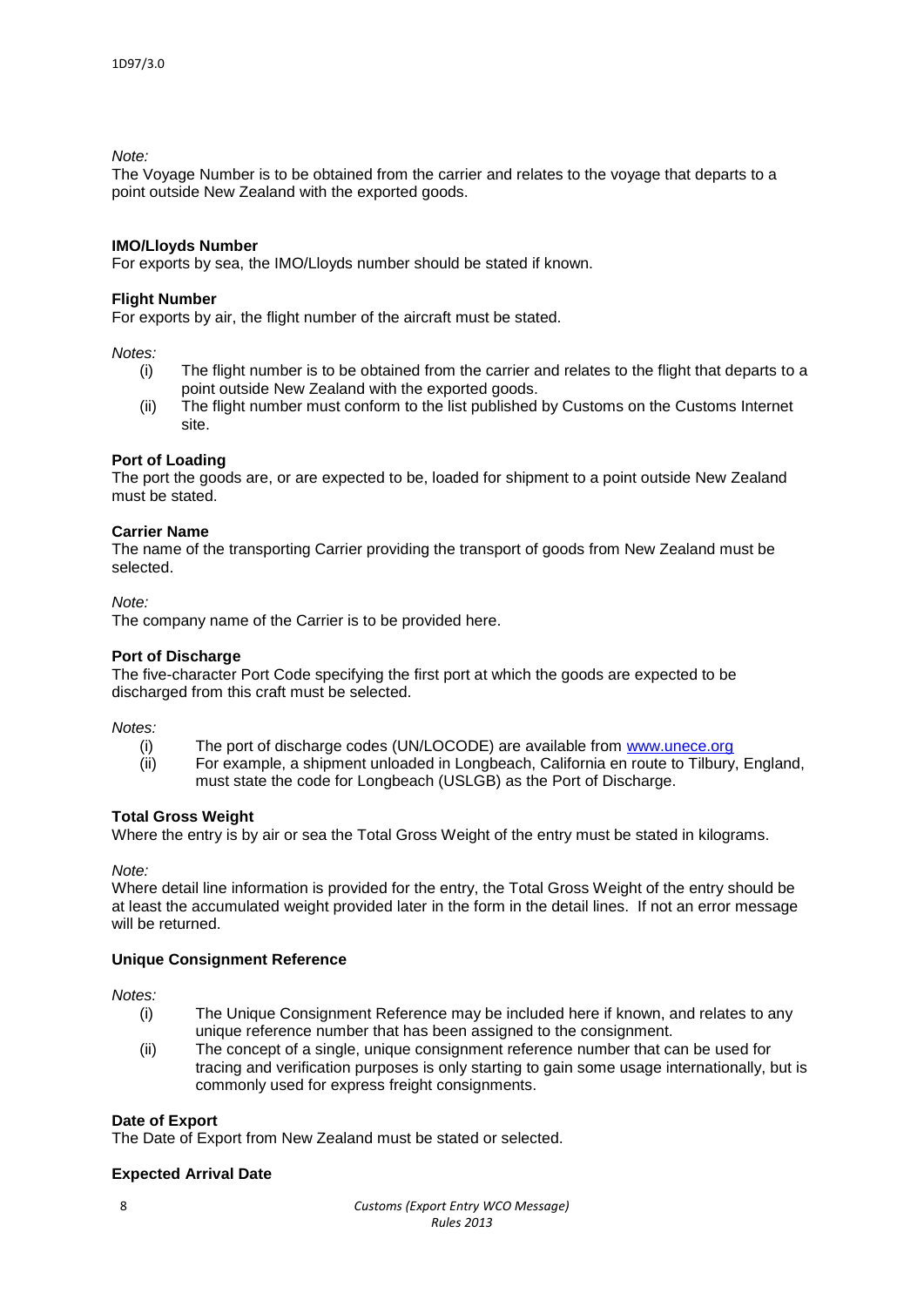The Expected Arrival Date in the country of destination should be selected or stated if known. The format is CCYYMMDD.

*Note:*

The format is CCYYMMDD. For example, 12 June 2013 would be 20130612.

# **SHIPMENT DETAILS**

#### **Nature of Transaction**

The nature of the transaction associated with a shipment, to specify the terms of sale or transfer of ownership, must be selected.

#### **Invoice Details**

The invoice number/s relating to the goods must be stated and the invoice date/s must be stated (CCYYMMDD) or selected.

#### **Currency Exchange**

The exchange rate indicator which indicates the basis of the exchange rate must be stated. The exchange rate indicator types are:

**"Forward Cover" "Floating" "New Zealand Dollars"**

For **"Forward Cover"**, the exchange rate provided for by the forward cover arrangement must be stated.

For **"Floating"** the exchange rate must be a valid exchange rate as published by Customs. The Country Code of the currency used must also be selected. This will determine the exchange rate applicable for the entry and will be generated automatically.

*Notes:*

- (i) This will determine the exchange rate applicable for the entry and will be generated automatically.
- (ii) The Country Codes and rates of exchange are available at: <http://www.customs.govt.nz/news/utilities/Pages/Rates-Of-Exchange.aspx>
- (iii) For **"New Zealand Dollars"** the Currency Code for New Zealand must be selected and the exchange rate must be stated as **"1.00"**.

#### **Bill Details**

For goods exported by air, **"House Way Bill"** type must be selected and the relevant bill number stated. If known, the **"Master Bill"** must also be selected and the relevant bill number stated.

For goods exported by sea, the **"Bill of Lading"** type must be selected and the relevant bill number stated. If known, the **"Master Bill"** type must also be selected and the relevant bill number stated.

For goods exported by mail, the **"Parcel Number"** type must be selected and the relevant parcel number stated.

*Note:*

The **"Booking Reference"** number is a pro forma number issued by the carrier in advance of the bill number being issued.

# **CONTAINERS**

*Notes:*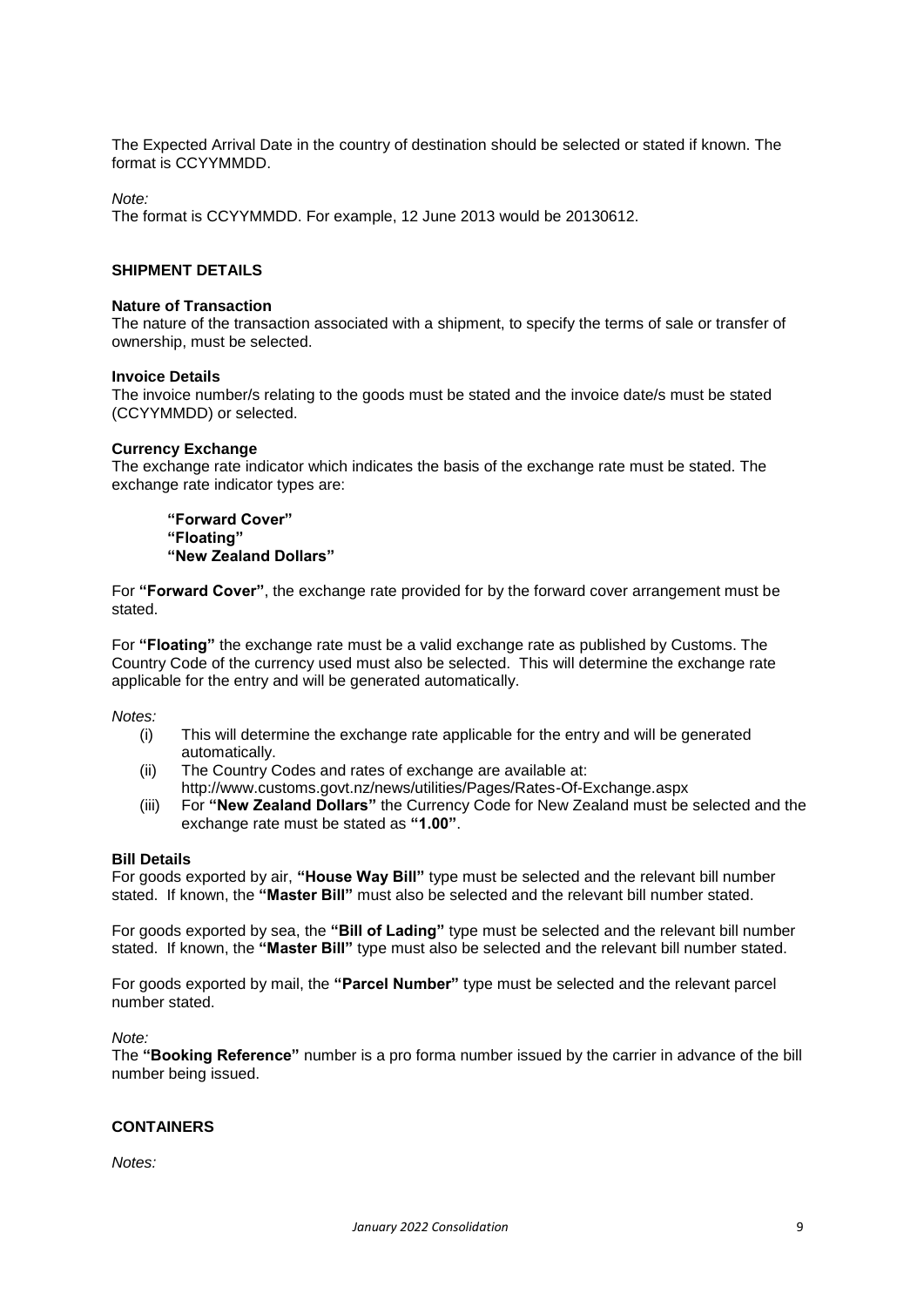- (i) Where goods are transported by sea in a container, information on the container is needed here.
- (ii) Where goods are transported by air, information with respect to the pallet is needed here.
- (iii) Multiple containers can be itemised on separate detail lines. This enables the entry to be broken down into smaller entities with respect to clearance. For example, where only part of the entry is of interest to a border agency, providing details on separate details lines enables other parts of the entry to not be held up for clearance.

## **Container/Pallet Number**

For containers transported by sea, state the Container Number(s). For pallets, whether exported by sea or air, state a unique sequential number starting with **"1"**.

#### **Container/Pallet Size and Type**

For each Container Number, the Container Size and Type must be selected.

*Notes:*

- (i) There are multiple different Container Types.
- (ii) Container Types are also outlined in the UN/EDIFACT 8155 Equipment size and description codes available from www.unece.org.

#### **Container Status**

For each container number, the container status must be selected:

**"Empty" "Full load" "Full, contains multiple LCL consignments" "Bulk"**

The Number of Packages where "bulk" is selected is **"1"**.

*Notes:*

- (i) **"Empty"** means an empty container containing no goods, where the container itself is the goods being imported. Where the container is being used to transport other goods (i.e. as transport equipment) other requirements will apply as set out in these rules.
- (ii) **"Full load"** means goods supplied by one or multiple consignors are packed in the container, and the consignment contains goods for only one consignee.
- (iii) **"Full, contains multiple LCL consignments"** means more than one consignment has been packed into the container. The container contains multiple less than full container load (LCL) consignments that individually do not occupy the full space available in a container. The consignments must have at least two different consignees in New Zealand. Another name commonly used and synonymous with this definition is FAK (freight all kinds).
- (iv) **"Bulk"** means non-packaged goods, for example grain, gas, liquid or powder shipped in a specific purpose container.

#### **Seals/Seal Number**

For each Container Number, the Seal Number identifying the seal affixed to that container should be stated.

#### **Sealing Party**

The name of the party sealing each specific container must be stated.

*Note:* This is a free text field.

#### **Packaging**

The Package Type and Total Number of packages as listed on the Master Bill or Bill of Lading/Booking Reference for each container/pallet number must be stated.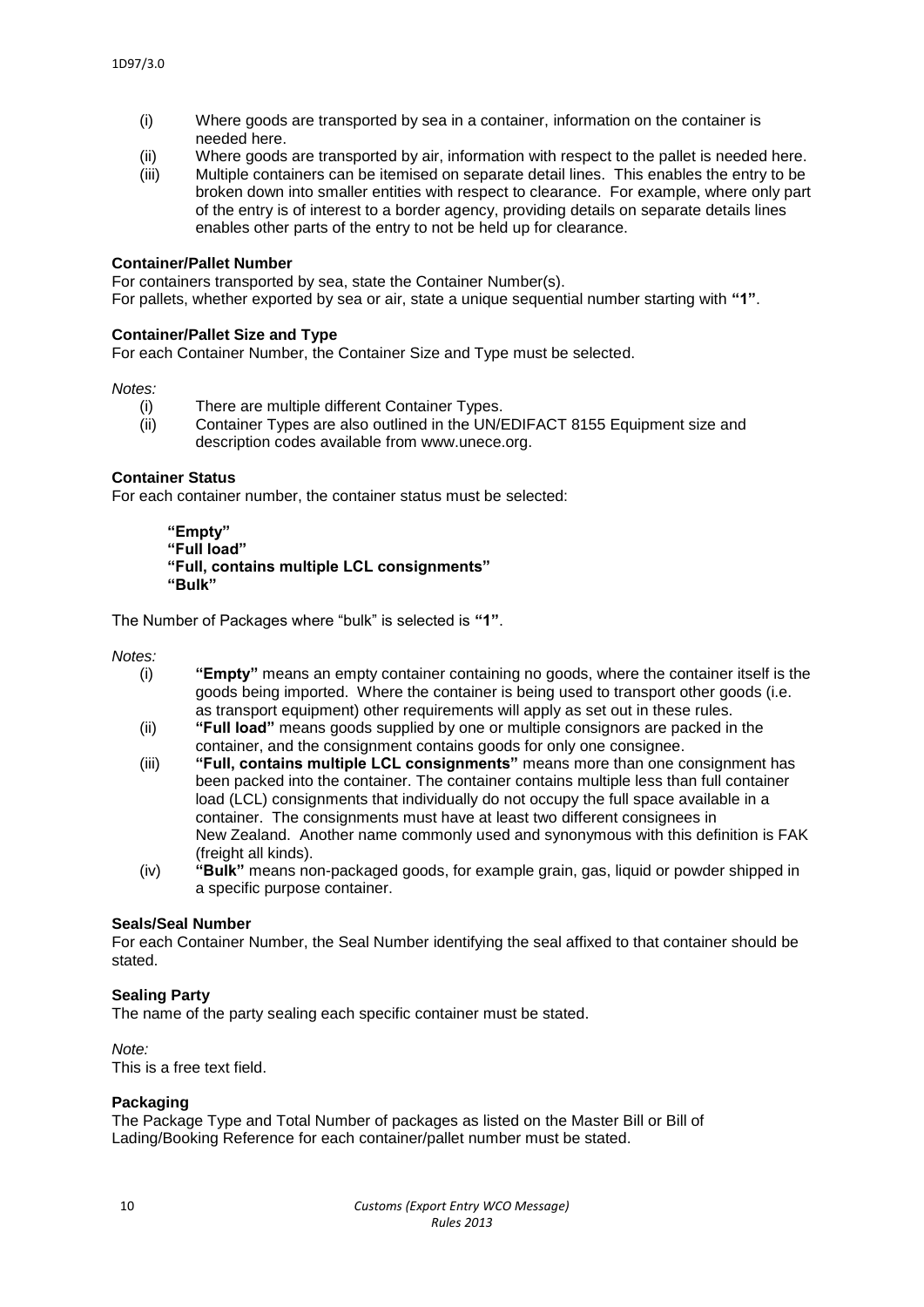The full list of Package Type codes are listed under UN/EDIFACT Recommendation 21 Annex VI available from www.unece.org.

No packaging information is required for **"Empty"** Container Type.

## **CONTAINER PACK LOCATION**

Where known, the Container Pack Location and the address details should be provided.

#### **Location of Goods Code**

For goods exported by air, the TSW Premises Code of the cargo terminal operator/consolidator/freight forwarder premises responsible for export loading must be stated.

For goods exported by sea, the TSW Premises Code of the consolidator/freight forwarder where the goods are to be delivered for export loading must be stated.

The Premises Code is not required when goods are delivered direct to the Port for loading.

#### **IMPORTER**

#### **Importer Name**

The full name of the overseas importer in the country of destination where the exported goods are consigned to must be stated. The full address details must be stated where known.

#### **DELIVERY DESTINATION**

#### **Same as Importer**

Select where the delivery destination is the same as that of the importer's address.

Where the delivery destination is to a place other than the importer, or to a different recipient than the importer, then the Delivery Destination Name and the relevant address details must be stated.

# **DELIVERY NOTIFICATION**

#### **Party Code**

The TSW organisation, person or client code should be stated where delivery notification to a third party is required.

*Note:*

This notification is in addition to the default delivery notification to the Port/ Airport or premises where the goods are located.

#### **Party Name**

Where the Party Code is not known or a Party Code has not been assigned, the Party Name of the delivery notification party must be stated.

#### **Email Address**

Where the Party Code is not known or a Party Code has not been assigned, the Email address of the delivery notification party must be stated.

# **DETAIL LINES**

*Note:*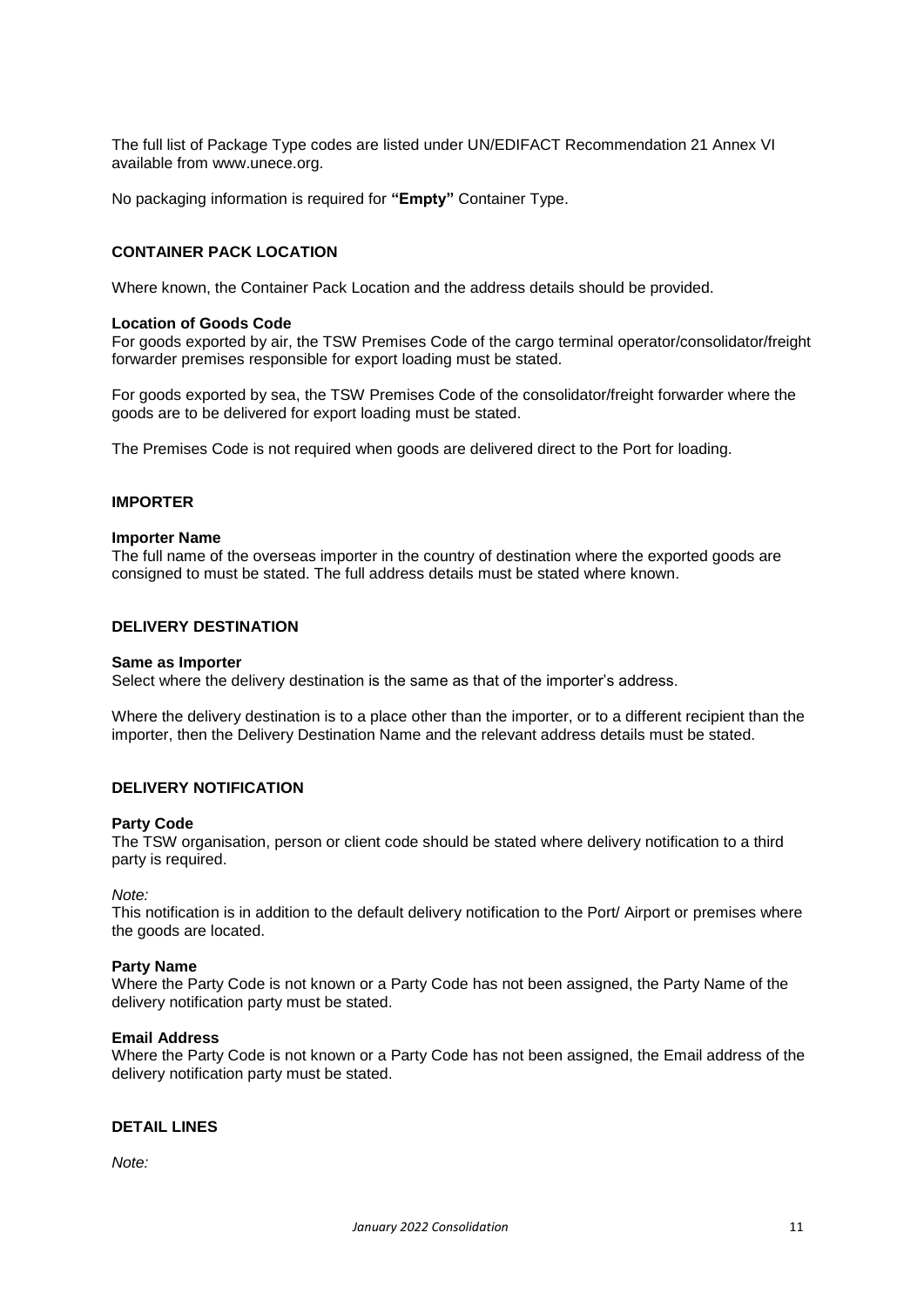In addition to the whole of the entry details, information on specific line items must be provided. This additional information is used to separate out items for applying different clearances, etc.

## **Goods Description**

The description of the goods must be clearly described and must state the specific nature and type of the goods. The description should not be a generic trade description, catalogue number, tariff concession description, or the text of either a tariff heading, or of a tariff item.

The description must be stated in English.

For every entry that is made in respect of a used motor vehicle of Tariff heading 87.02, 87.03, 87.04, or 87.05 the description in the detail line must state:

- (a) The make and year of manufacture of the vehicle; and
- (b) The words "Chassis number" followed by the vehicle's chassis number.

# **Tariff Item**

The tariff classification of the goods by reference to the tariff number and statistical key code according to the "*Working Tariff Document of New Zealand*" must be stated.

#### **Statistical Quantity**

The statistical quantity of the goods, if required by the tariff item of the goods as set out in the "*Working Tariff Document of New Zealand*", must be stated. The Statistical Quantity must be specified to three (3) decimal places.

# **Statistical Unit**

The Statistical Unit, if required by the tariff item of the goods as set out in the "*Working Tariff Document of New Zealand*", must be stated.

#### **Supplementary Quantity**

The Supplementary Quantity must be specified to three (3) decimal places.

#### **Supplementary Unit**

The Supplementary Unit, if required by the Tariff item of the goods as set out in the "*Working Tariff Document of New Zealand*", must be stated.

*Note:*

An example is where goods are classified in a tariff item with the unit of measurement of **"lal"** (litres of alcohol), the supplementary unit is **"LTR"** (litres). The number of litres must then be stated in the Supplementary Quantity field.

#### **Value in Currency**

The FOB (Free on Board) value the goods are invoiced in must be stated.

## **Currency Code**

The country of currency the goods are traded in must be selected. This will determine the exchange rate applicable for the entry and will be generated automatically.

*Notes:*

- (i) The Current Code and rates are available at:
- <http://www.customs.govt.nz/news/utilities/Pages/Rates-Of-Exchange.aspx> (ii) For "**New Zealand dollars"** – the currency code for New Zealand must be selected and the exchange rate must be stated as **"1.00"**

#### **Value in \$NZ**

State the FOB Value in New Zealand Dollars (\$NZ).

#### **Country of Origin**

Select the country of origin of the goods.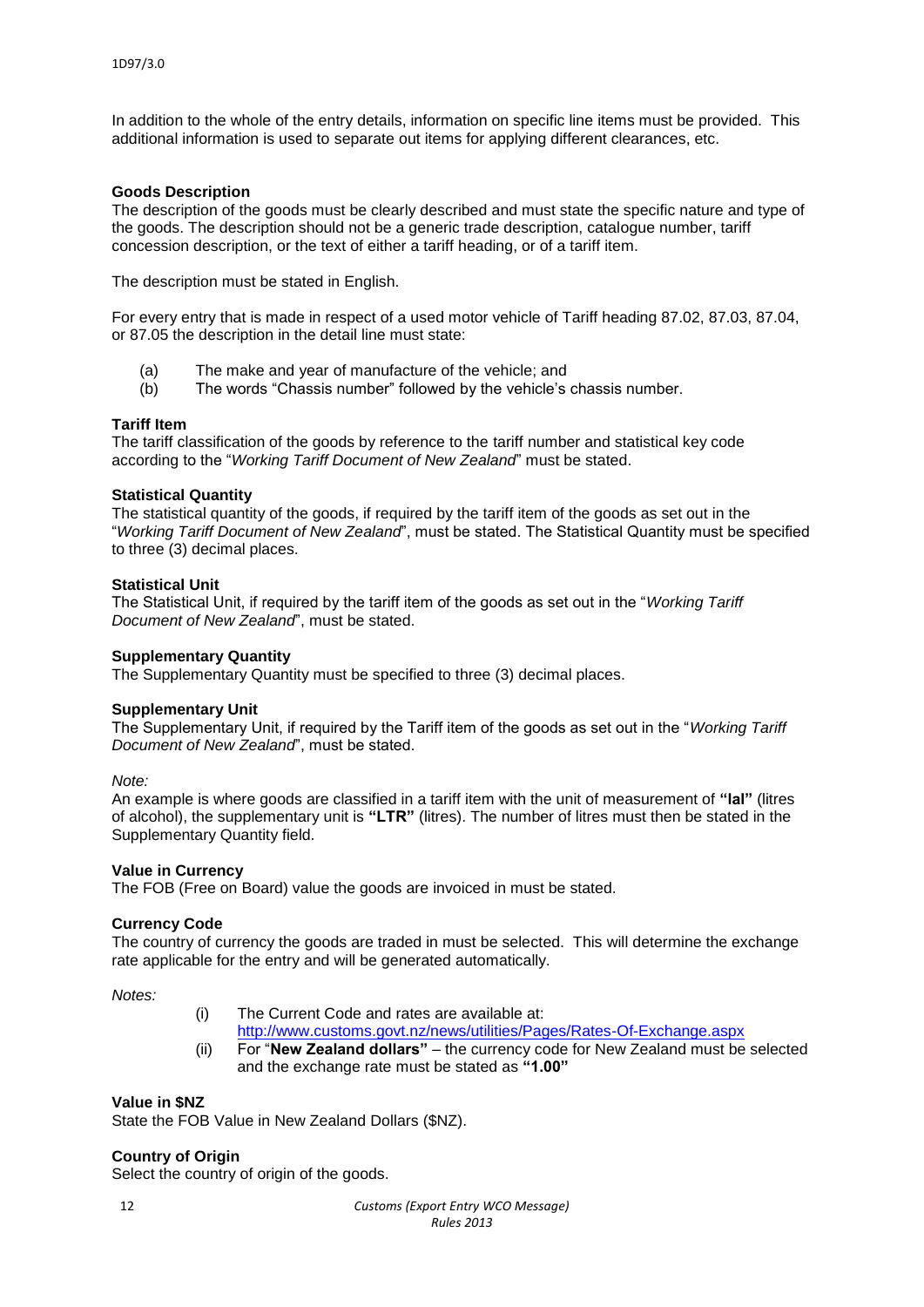#### *Note:*

The Country of Origin code is based on the ISO 3166-1 2 alpha country code standard available from [www.iso.org.](http://www.iso.org/)

# **DRAWBACK**

### **Tariff Duty**

The amount of duty claimed for drawback should be stated in New Zealand dollars (\$NZ). This includes any excise or excise-equivalent duty that may be claimed.

#### **Goods and Services Tax**

The amount of Goods and Services Tax claimed for drawback should be stated in New Zealand dollars (\$NZ). This applies only to persons not registered in terms of the Goods and Services Tax Act 1985.

#### **Other Duty/Tax/Fees**

Where applicable, the amount of other duty/tax/fees type claimed for drawback should be selected and the amount stated in New Zealand dollars (\$NZ) for:

**"Alcohol Liquor Advisory Council" (ALAC) "Dumping and Countervailing Duty" "Heavy Engineering Research Association" (HERA)**

## **Other Classifications**

Where applicable, the Other Classification type must be selected and the Classification Type stated. The Other Classification types are based on the UN/EDIFACT code 7143 available from Customs, and include:

**"United Nations Dangerous Goods List"** for hazardous goods **"International/Code of Zoological Nomenclature" "International Code of Nomenclature for Cultivated Plants"**

# **PRODUCT DETAILS**

#### **Product Name**

Where applicable, the product name type must be selected and the relevant product name stated:

**"Brand Name" "Common Name" "Registered Name" "Trade Name"**

#### **Product Identifiers**

If there are Product Identifiers, the identify type must be selected and the relevant identity numbers stated, where known.

For motor vehicles, the vehicle identification or chassis number must be stated.

*Notes on MPI-specific information:* The Global Trade Item Number (GTIN), if applicable.

- (a) for live animals, any identification mark or number (e.g. identification tag, microchip, tattoo) must be stated if the animal be so marked or identified.
- (b) for used machinery, the serial number must be stated, if known.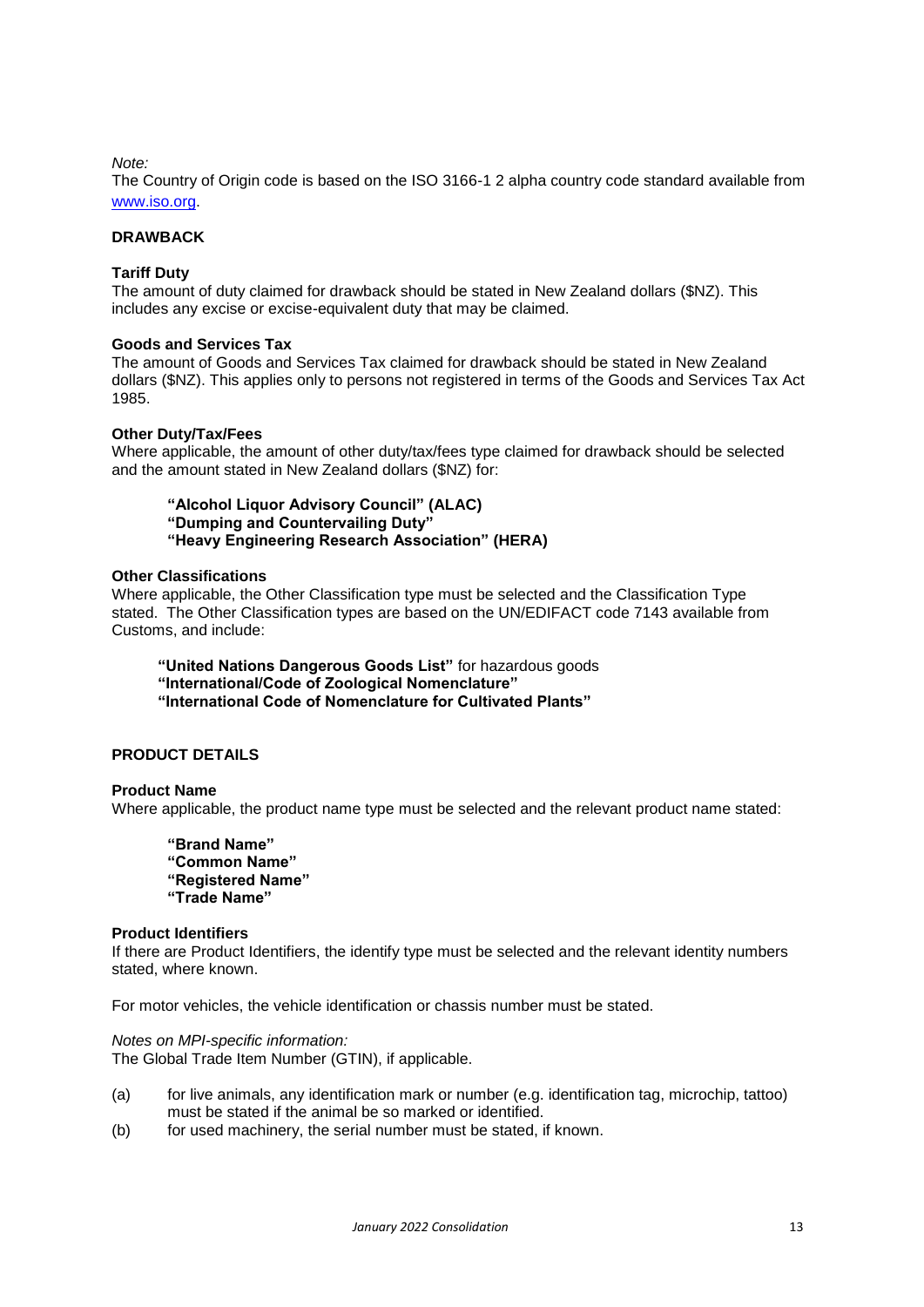Additional information may be required to meet the requirements of the importing country to where the goods are being exported and in support of New Zealand border assurance proceses. Further information is available on the MPI Internet site.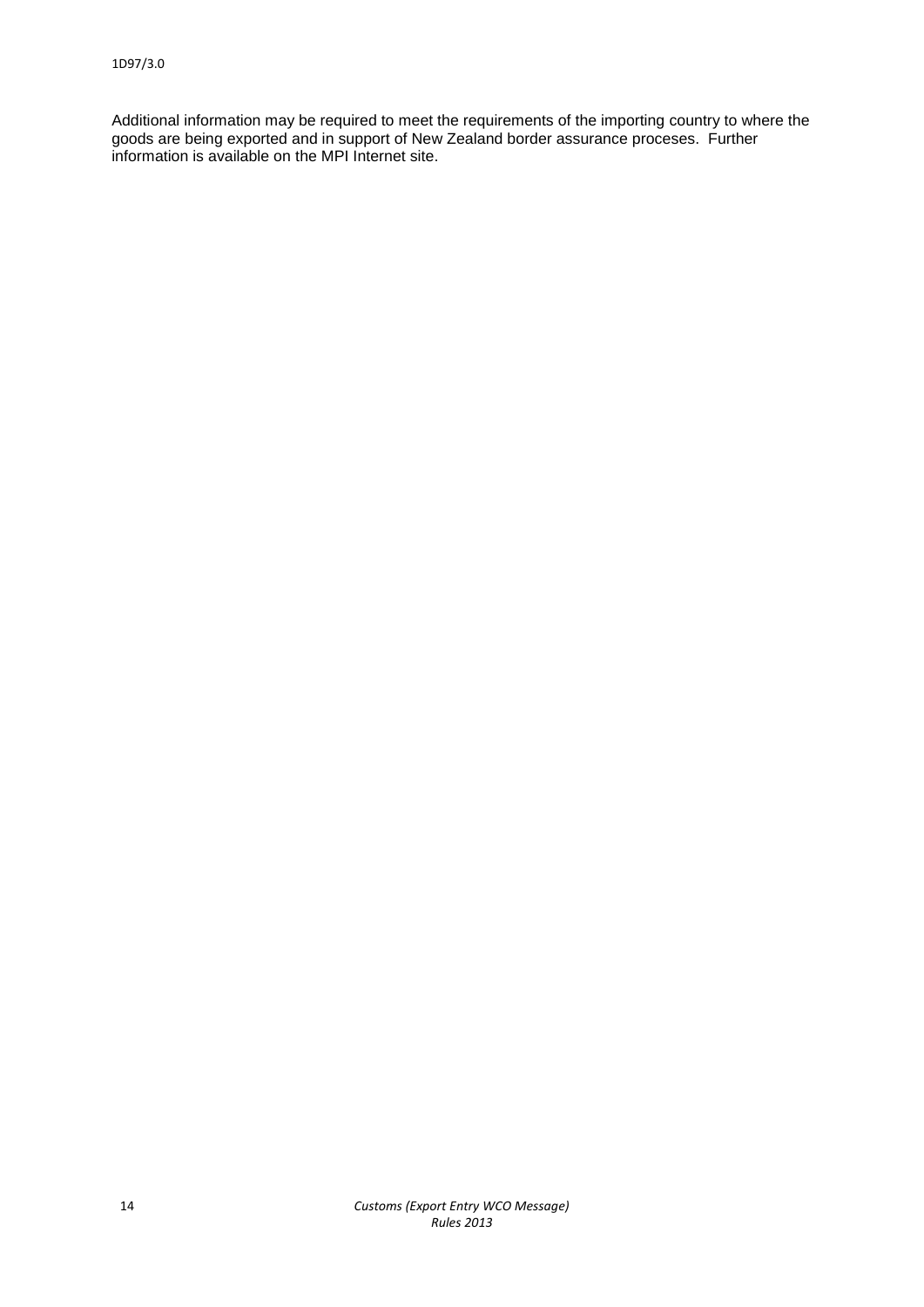#### **Storage Temperature**

The Storage Temperature required to be maintained for the goods, or in a container, or in a conveyance, may be stated. The temperature must be stated in Celsius. Negative temperatures must be preceded by a minus (-) sign.

### **Minimum Storage Temperature**

The Minimum Storage Temperature required to be maintained for the goods, or in a container, or in a conveyance may be stated. The temperature must be stated in Celsius. Negative temperatures must be preceded by a minus (-) sign.

#### **Maximum Storage Temperature**

The Maximum Storage Temperature required to be maintained for the goods, or in a container, or in a conveyance may be stated. The temperature must be stated in Celsius. Negative temperatures must be preceded by a minus (-) sign.

# **ITINERARY**

Where applicable, the country(ies) where goods will pass through en route from New Zealand to their place of final destination must be stated.

# **PACKAGING**

#### **Type of Packages**

The Type of Packages listed on the bill of lading/booking reference, waybill or parcels post must be selected.

#### **Number of packages**

The Number of Packages relevant to each package type listed on the bill of lading/booking reference, waybill or parcels post must be stated.

## **Package Volume (m3)**

The total volume in cubic metres for each relevant package type must be stated.

#### **Shipping Marks**

The marks and numbers on each package type must be stated.

*Notes:*

- (i) Shipping marks are generally numbers printed on the outside of the package.
- (ii) No packaging information is required for **"Empty"** Container Type.

# **Container/Pallet Number**

For each container or pallet number, the packaging details must be stated.

*Notes on MPI-specific information:*

- (i) A preferred treatment provider can be identified using the TSW Premises Code for that provider. Where the goods require treatment and the preferred treatment provider has not been stated, then this may be sought by MPI.
- (ii) The full name of the Transitional Facility must be stated if the Transitional Facility TSW Premises Code is not known.

# **GOODS MEASURE**

#### **Gross Weight Item Level (kg)**

The gross weight of each detail line must be stated. The weight must be stated in kilograms and include the packaging, but must exclude the transport equipment.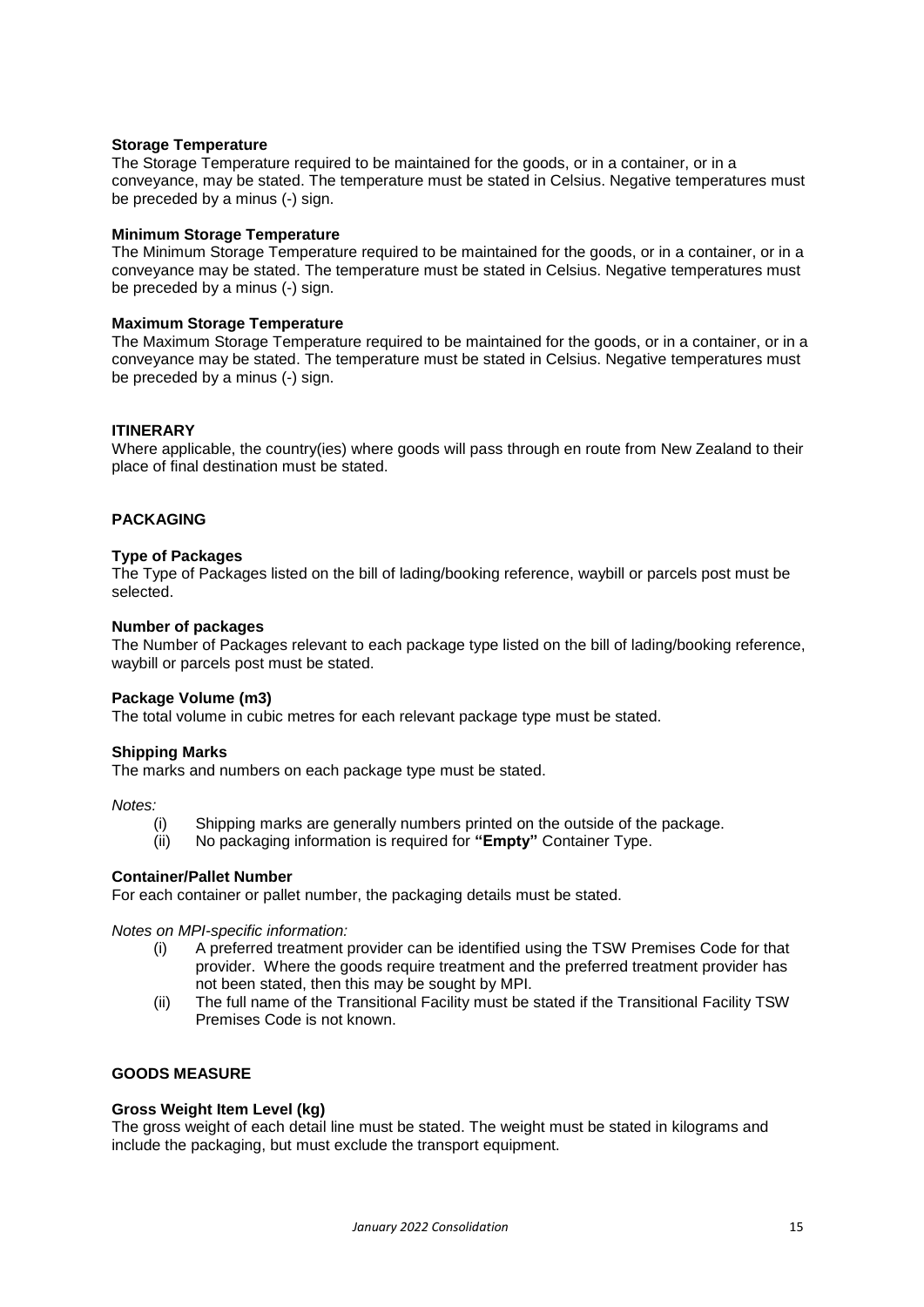# **Net Weight Item Level (kg)**

The net weight of each detail line must be stated. The weight must be stated in kilograms and exclude the packaging and the transport equipment.

# **DOCUMENTS**

# **Permit Details**

Where a Permit has been issued relating to goods at detail line level only, the Permit Authority Code must be selected and the relevant Permit Number issued must be stated.

#### **Document Reference**

Where an additional document or documents relating to goods at detail line level only, each Document Type must be selected and the Document Reference Number for each document must be stated.

#### **ADDITIONAL INFORMATION**

#### **Other Information Codes**

Where an Other Information Code/s relating to goods at detail line level only applies, the relevant Information Code Type must be selected and the relevant data stated, where required.

#### **Prohibited Codes**

Where applicable, the Prohibited Goods Code Type must be selected. A Permit may be required for the export of these goods.

# **Additional Information Details**

Where Additional Information Details relating to goods at detail line level only applies, the relevant code type must be selected and the relevant details stated.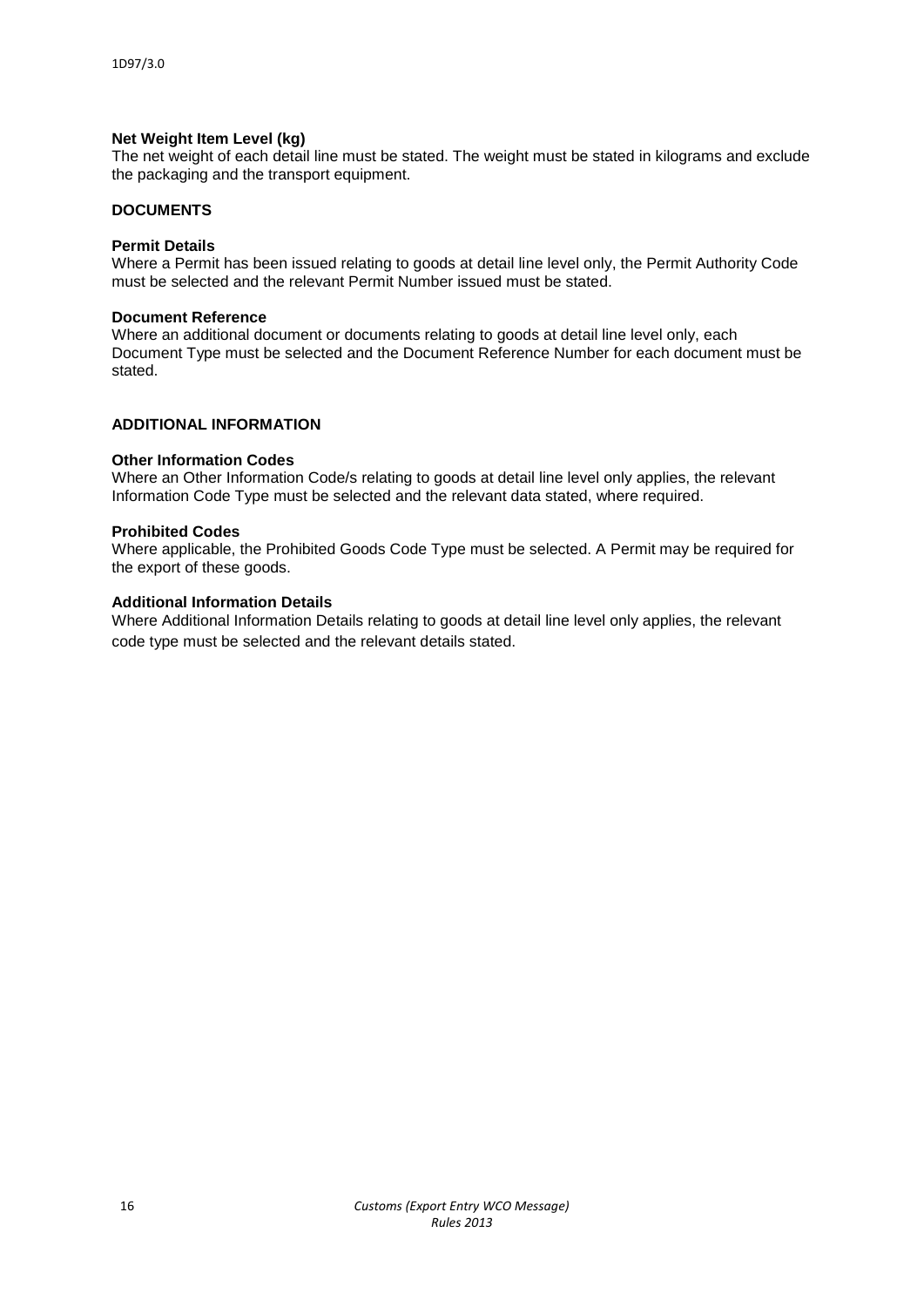# **PART B**

# **Nature of Transaction**

Goods for final purchase/sale Goods for intended sale Goods for trial with right of return Transactions involving payment in kind Goods for sale to foreign travellers Goods for financial leasing Ships stores Bunkering (exports only) Self propelled craft Returned goods Replacement for returned goods Replacement for goods not returned Government aid initiative Private aid Other transfer of ownership without payment Goods for processing Goods for repair and maintenance against payment Goods for repair and maintenance free of charge Goods returned after processing Goods returned after repair and maintenance against payment Goods returned after repair and maintenance free of charge Goods for hire, loan, operational leasing Other temporary uses Other transactions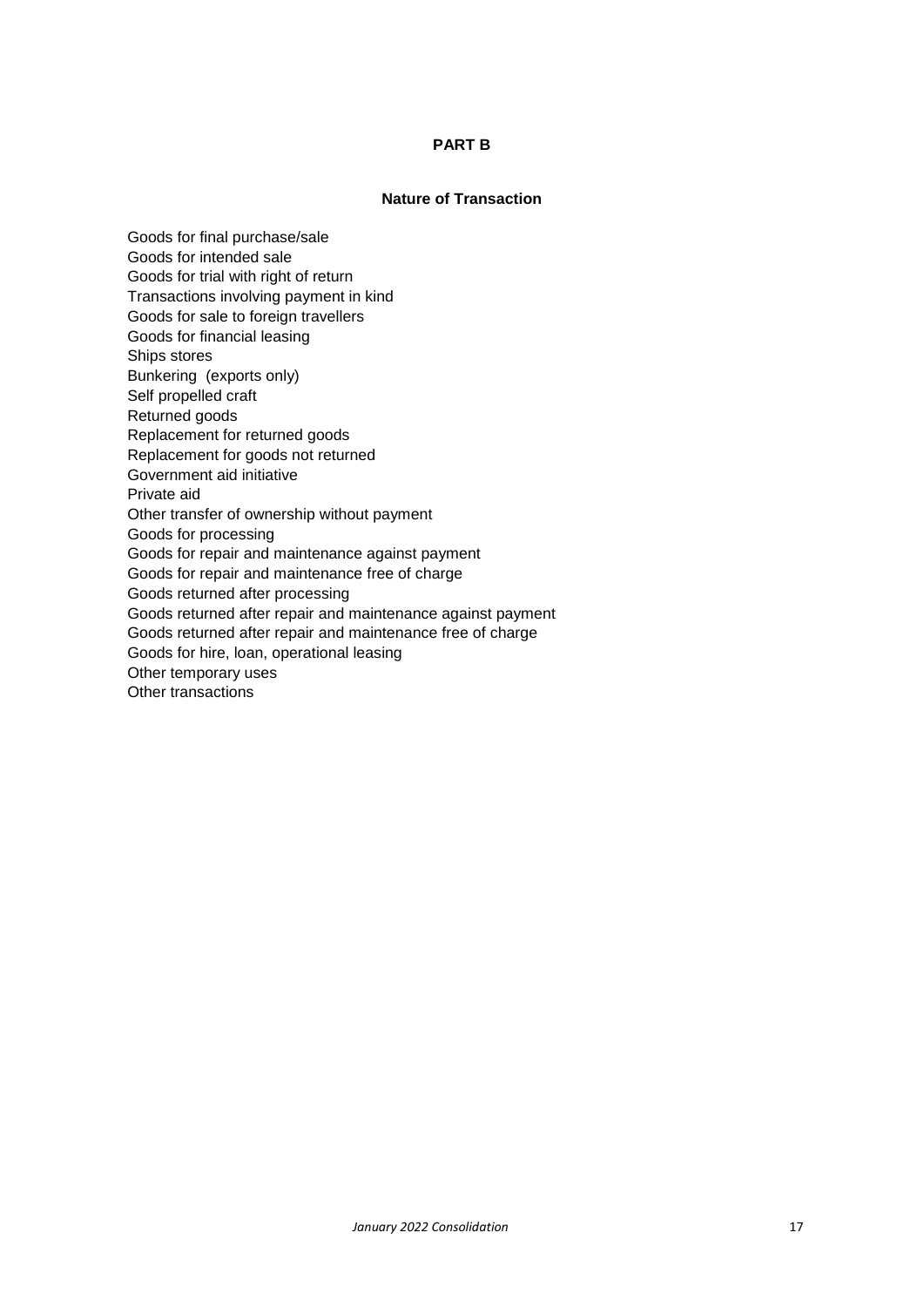Dated at Wellington this 26th day of March 2013.

\_\_\_\_\_\_\_\_\_\_\_\_\_\_\_

Carolyn Tremain Chief Executive